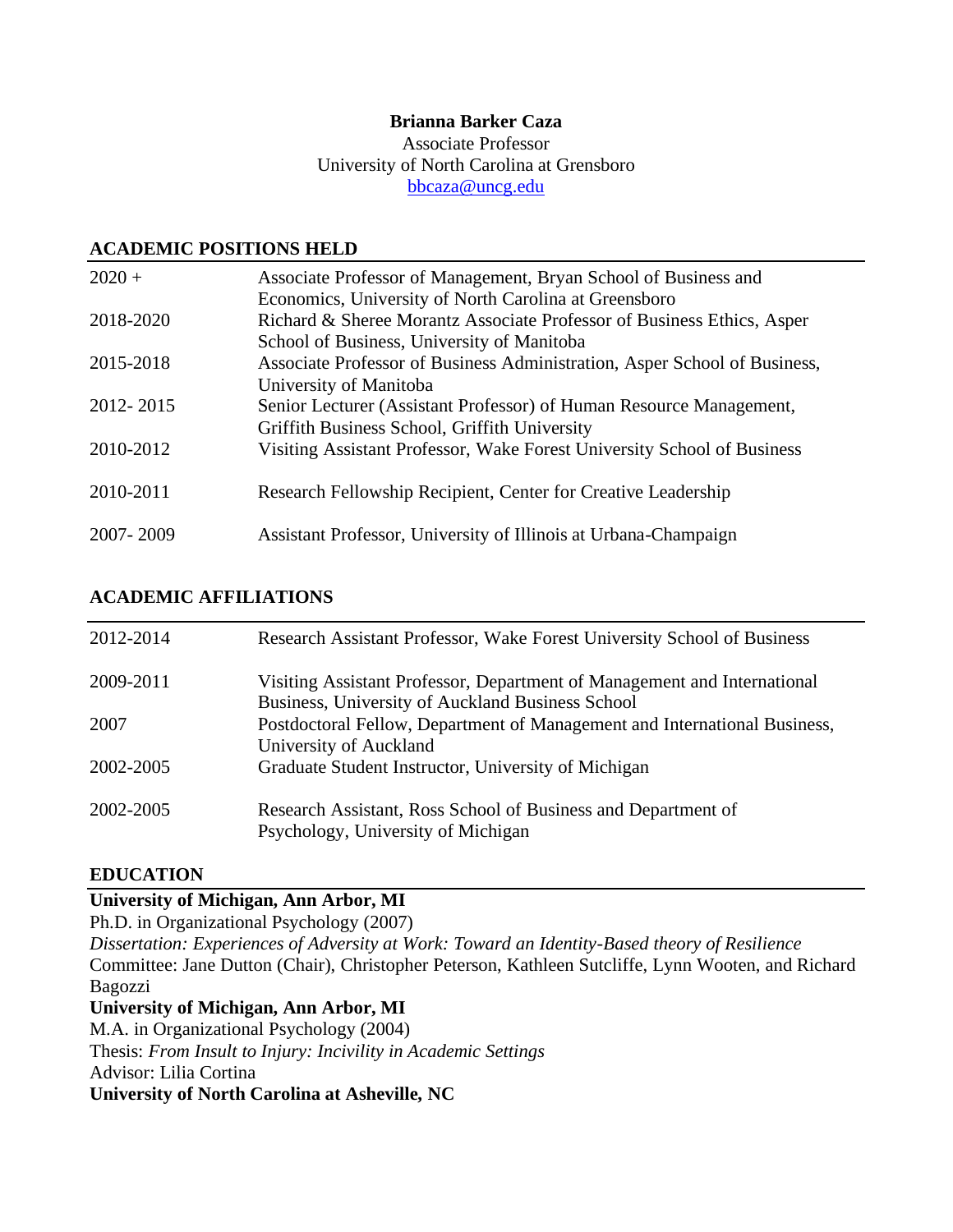Bachelor of Arts in Psychology (2001), Summa Cum Laude, Distinction as an Honors Scholar, and Distinction in Research Honors

## **RESEARCH INTERESTS**

Resilience, Identity, Work Relationships, Authenticity, Gig Economy, Multiple Jobholding

### **RESEARCH PUBLICATIONS**

## **Journal Articles**

- Lambert, B.K., **Caza, B.B.,** Trinh, E.N., & Ashford, S.A. (*In Press).* Individual-centered interventions: Identifying what, how, and why interventions work in organizational contexts. *Academy of Management Annals.* Published online ahead of print. <https://journals.aom.org/doi/abs/10.5465/annals.2020.0351?af=R>
- **Caza, B.B.,** Reid, E., Ashford, S. & Granger, S. (*In Press*). Working On My Own: Measuring the Challenges of Gig Work. *Human Relations.* Published online ahead of print: https://journals.sagepub.com/doi/abs/10.1177/00187267211030098
- Zheng, W., Meister, A., & **Caza, B. B.** (2021). The stories that make us: Leaders' origin stories and temporal identity work. *Human Relations, 74, 8*.
- Caza, A., **Caza, B.B.,** & Posner, B.Z*. (2021).* Transformational leadership across cultures: Follower perception and satisfaction. *Administrative Sciences*, 11, 32-42.
- Campion, E. D., **Caza, B. B**., and Moss, S. (2020). Multiple jobholding: A review and critique of existing literature and a future research agenda. *Journal of Management, 46*(1):165-191.
- Olekalns, M., **Caza, B.B.,** & Vogus, T. (2020). Gradual Drifts, Abrupt Shocks: From Relationship Fractures to Relational Resilience*. Academy of Management Annals, 14,* 1-28.
- Ashford, S.J., **Caza, B.B.,** & Reid, E.M. (2018). Individuals in the New World of Work: A Research Agenda. Forthcoming in A. P. Brief & B.M. Staw (Eds.), *Research in Organizational Behavior, 38,* 23-41.
- **Caza, B.B.,** Vough, H., & Puranik, H. (2018). Identity Work in Organizations and Occupations. *Journal of Organizational Behavior*, 39, 7, 1319-1347.
- **Caza, B.B**., Moss, S.M. & Vough, H. (2018). From Synchronizing to Harmonizing: The Process of Authenticating Multiple Work Identities in the Context of Multiple Jobholding. *Administrative Science Quarterly, 63, 4,* 703-745. \* top 5% of all research output scored by Altmetric 2019
- Lewis, B., Olekalns, M., Smith, P., & **Caza, B**. (2018). See the benefit: Adversity Appraisal and Subjective Value in Negotiation. *Negotiation Journal. 34, 4:* 379-400
- Vough, H. & **Caza, B.B**. (2017). Where do I go from here: Sensemaking and the construction of growth-based stories in the wake of denied promotions. *Academy of Management Review,* 42: 103-128.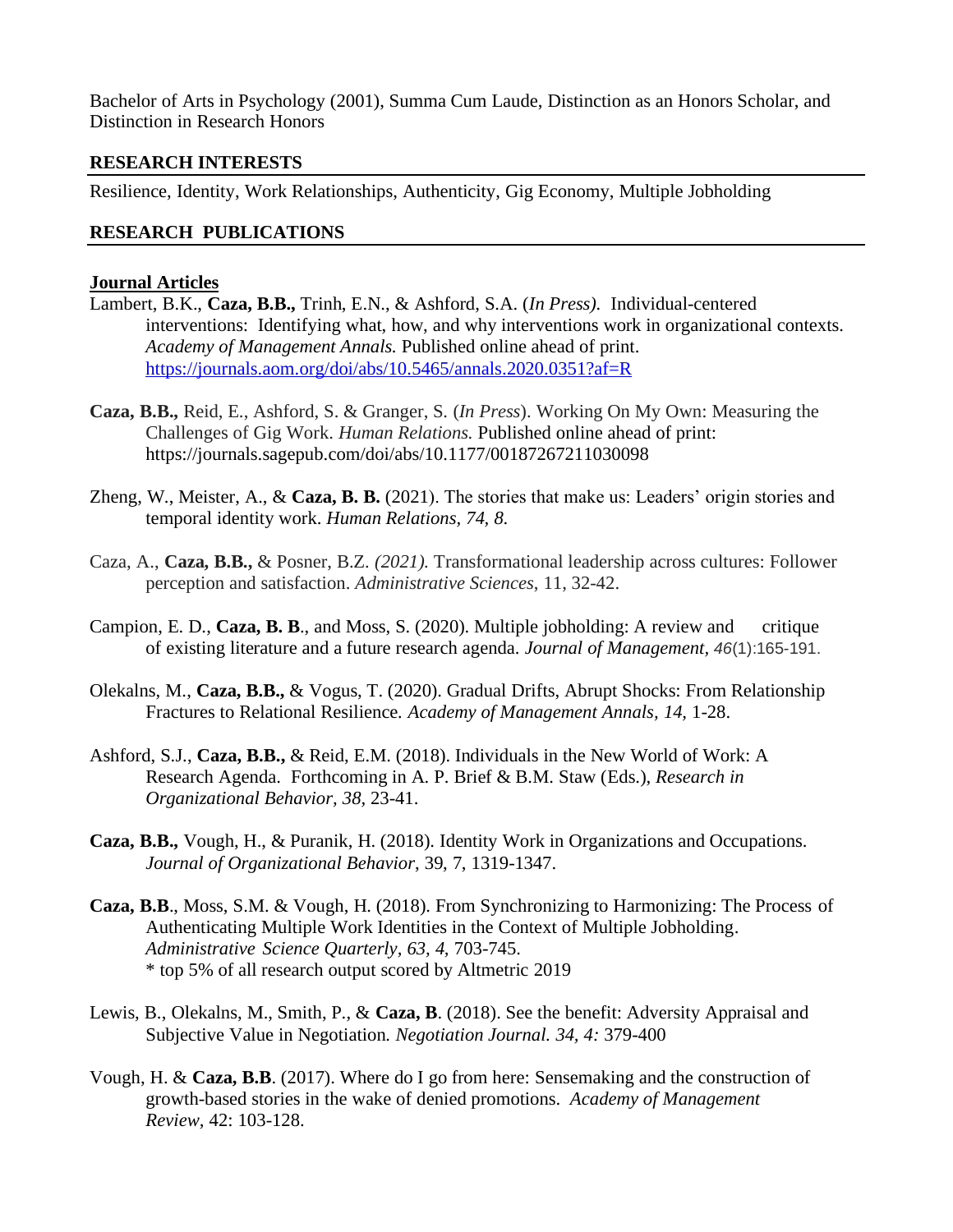\*Earlier version invited to the best paper proceedings of the 2012 *Academy of Management Meeting*

- Creary, S., **Caza, B.B**., & Roberts, L.M. (2015). Out of the Box? How Managing a Subordinate's Multiple Identities Impacts the Quality of a Manager Subordinate Relationship. *Academy of Management Review.* 40: 538-562.
- Cardador, T. & **Caza, B.B**. (2012). Relational and Identity Perspectives on Healthy versus Unhealthy Pursuit of Callings. *Journal of Career Assessment*, *20*(3), 338-353.
- **Caza, B.B**., Tiedens, L., & Lee, F. (2011). Does power change people? Effects of power on the self. *Organizational Behavior and Human Decision Processes, 114, 1,* 15-24. \*Earlier version invited to 2007 *Academy of Management Best Paper Proceedings.*
- Caza, A., **Caza, B.B.,** & Lind, E.A. (2011). Teaching managers to be fair: The missed promotion exercise. *Journal of Management Education, 35, 4,* 537-565.
- Caza, A., Bagozzi, R.P., Woolley, L., Levy, L, & **Caza, B.B.** (2010). Psychological capital and authentic leadership: Measurement, interrelation, and male-female comparison. *Asia Pacific Journal of Business Administration, 2, 1,* 53-70*.*
- Vadera, A., Aguilera, R., **Caza, B, B** (2009). Making sense of whistle-blowing's antecedents: Learning from research on identity and ethics programs. *Business Ethics Quarterly, 19, 4: 553-586.*
- **Caza, B. B.** & Cortina, L. (2008). From insult to injury: Explaining the impact of incivility in social settings. *Basic and Applied Social Psychology, 29, 4.* 335-350*.*
- **Caza, B. B.** & Caza, A. (2008) Positive organizational scholarship: A critical theory perspective. *Journal of Management Inquiry, 17, 1,* 21-33*.*
- Caza, A., **Caza, B.B (as Barker, B.A**.**)**, & Cameron, K. (2004). Ethics and ethos: Buffering and amplifying effects of ethical behavior and virtuousness. *Journal of Business Ethics, 52,* 169-178*.*

#### *Invited Articles*

- Wiernik, B., Allan, B., Cardador, M.T. **Caza, B.B.** Hofmans, J. & Nye, C.D. (2021). Critically evaluating and advancing research and statistical methods in vocational behavior research: Introduction to the 2020 special issue on research methodology. *Journal of Vocational Behavior, 125*. https://doi.org/10.1016/j.jvb.2021.103529.
- Vough, H. C., **Caza, B. B**., Puranik, H. (2020) Identity Work in Organizations. In *Oxford Bibliographies in Management*. Ed. Griffin, R. New York: Oxford University Press.

## **Articles for Practitioners:**

Rothman, N. **Caza, B.B.,** Melwani, S., & Walsh, K. (2021). Embracing the Power of Ambivalence. *Harvard Business Review,* published on September 14, 2021.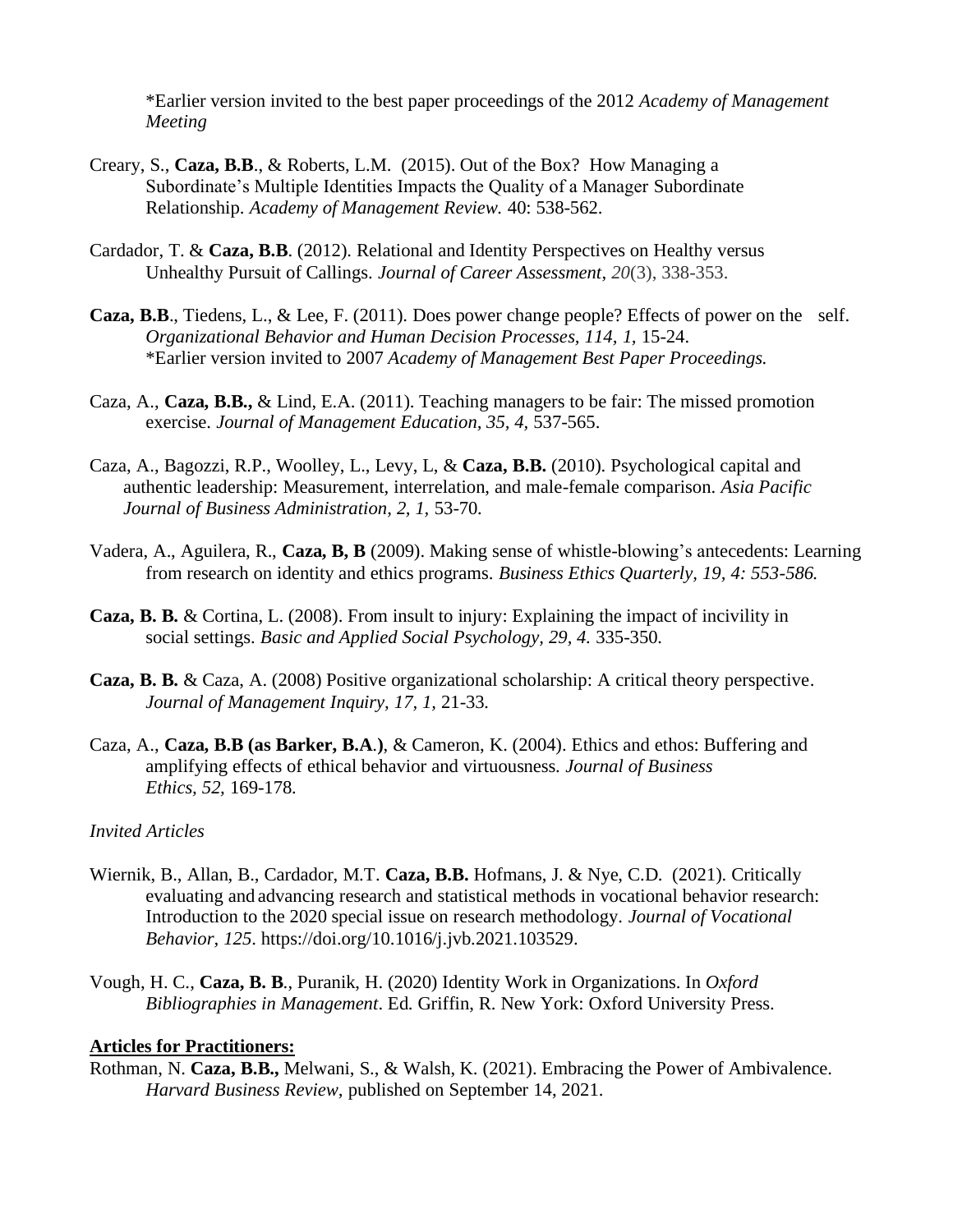- Reid, E., Caza, B.B., Granger, S., Ashford, S. 6 Challenges of being a gig worker during the COVID 19 Pandemic. *The Conversation,* published on August 12, 2021.
- Meister, A., Zhang, W., **Caza, B**. (2020). What's your leadership origin story? *Harvard Business Review,* published on August 28, 2020.
- **Caza, B.**, Olekalns, M., Vogus, T. (2020). How to mend a work relationship. *Harvard Business Review,* published on February 14, 2020
- McCallum, D., Ashford, A., & **Caza, B.** (2019). Why consultants quit their jobs to go freelance. *Harvard Business Review,* published on July 15, 2019
- **Caza, B.,** Ashford, S., Reid, E. & McCallum, D. (2019). Are you ready to go freelance? *Harvard Business Review,* published on May 21, 2019
- Roberts, L.M., Heaphy, E.D. & Caza, B.B. (2019). To become your best self, study your successes. *Harvard Business Review,* published on May 14, 2019
- Cardador, T. & **Caza, B.B.** (2018). The subtle stressors making women want to leave engineering. *Harvard Business Review,* published on November 23, 2018.
- **Caza, B.B.,** Ramarajan, L., Reid, E., & Creary, S. (2018). How to make room in your Work Life for the Rest of Yourself. *Harvard Business Review,* published on May 30, 2018. **\*** Reprint Included in *HBR Guide to Work-Life Balance*, May 2019
- **Caza, B.B**. Vough, H. & Moss, S. (2017). The Hardest thing About Working in the Gig Economy? Forging a Cohesive Sense of Self. *Harvard Business Review*, published on October 27, 2017.
- **Caza, B.B.** & Cardador, T. (2017). Building Professional Resilience: Strategies for Anesthesia Practitioners. *Communique, Spring 2017*
- **Caza, B.B**. & Moss, S. (2015). When work satisfaction comes from having 4 jobs. *Harvard Business Review, published on May 4th, 2015*.
- Roberts, L. M., Spreitzer, G., Dutton, J., Quinn, R., Heaphy, E. & **Caza, B.B (as Barker, B.A.)** (2005). How to play your strengths. *Harvard Business Review, 83, 1, 75-80.* \*Reprint included in *HBR Guide to Your Professional Growth* (May 2019)

#### **Edited Books:**

Powley, N., **Caza, B.B.,** Caza, A. (Eds.) (2020). *The Research Handbook of Organizational Resilience.* Edward Elgar Publishing Ltd.

#### **Book Chapters:**

**Caza, B.B.,** Barton, M., Christianson, M., Sutcliffe, K. (2020). The future of resilience research in the organizational sciences. In Powley, N., Caza, B, & Caza, A (Eds). *The Research Handbook of Organizational Resilience.* Edward Elgar Publishing Ltd.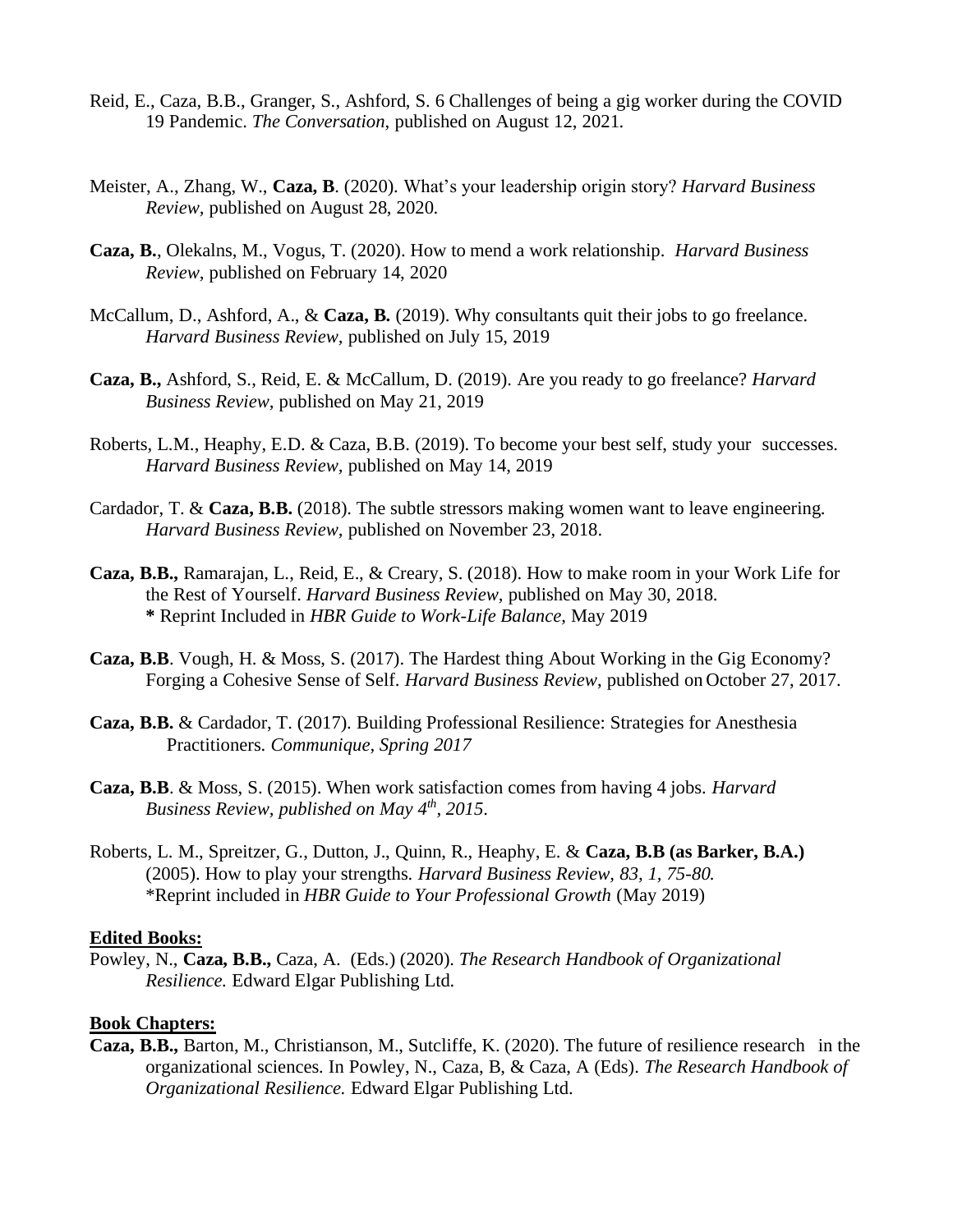- Neville, L., **Caza, B.B.,** Olekalns, M. (2020). Negotiation Resilience. In Powley, N., Caza, B, & Caza, A (Eds). *The Research Handbook of OrganizationalResilience.* Edward Elgar Publishing Ltd.
- Caza, A. Caza, B.B., Baloochi, M. (2020). Resilient Personality: Is grit a source of resilience? *The Research Handbook of Organizational Resilience.* Edward Elgar Publishing Ltd.
- Vough, H., **Caza, B.B.,** & Maitlis, S. (2020). Making sense of myself: Sensemaking and identity in organizations. In A. Brown (Ed), *The Oxford Handbook on Identities in Organizations.*
- **Caza, B.B**. (2017). An Introduction to Positive Organizational Scholarship. In A.J. Sison, G.R., Beabout, & I. Ferrero (Eds.), *The Handbook of Virtue Ethics in Business Management (pp* 533- 545). New York: Springer Publishing.
- **Caza, B.B.** & Creary, S. (2016). Identity Work in Emerging Professions. A.Wilkinson, D. Hislop & C. Couplands (Eds.), *Perspectives on Contemporary Professional Work: Challenges and Experiences.* (pp. 259-285). Cheltenham, UK: Edward Elgar Publishing.
- **Caza, B.B.** (2016). Person Job Fit. Encyclopedia of HRM. Invited chapter in A. Wilkinson and S. Johnstones (Eds.), *Encyclopedia of Human Resource Management.* (pp. 329). Cheltenham, UK: Edward Elgar Publishing.
- **Caza, B.B.** & Wrzesniewski, A. (*2013*). How work shapes well-being. In A. Conley, S. David, and I. Boniwell (Eds.), *The Oxford Handbook of Happiness*. New York: Oxford University Press.
- **Caza, B.B.** & Milton, L. (2012). Resilience at Work. *The Oxford Handbook of Positive Organizational Scholarship. K. Cameron & G. Spreitzer (Eds).* New York: Oxford University Press.
- **Caza, B.B** & Wilson, M.K. (2009). Me, myself, and I: The benefits of multiple work identities. In L.M. Roberts & J.E. Dutton (Eds.) *Exploring Positive Identities and Organization: Building a Theoretical and Research Foundation.* New York, New York: Psychology Press.

#### **Referred Conference Proceedings**

- Bloomfield, J., Jordan, P.J., & **Caza, B.B.** (2015). Let It Go or Let It Out? Emotional Regulationas a Strategy for Success in Environmental Leadership. *Proceedings of the Seventy-fifth Annual Meeting of the Academy of Management*.
- **Caza, B**.**B.** & Moss. S. (2013). [Scrappy Workers: Ultimate Career](https://scholar.google.ca/citations?view_op=view_citation&hl=en&user=XtHtl_0AAAAJ&sortby=pubdate&citation_for_view=XtHtl_0AAAAJ:_FxGoFyzp5QC) Crafters Experience Meaning by [Expressing Multiple Identities.](https://scholar.google.ca/citations?view_op=view_citation&hl=en&user=XtHtl_0AAAAJ&sortby=pubdate&citation_for_view=XtHtl_0AAAAJ:_FxGoFyzp5QC) *Proceedings of the Seventy-third Annual Meeting of the`Academy of Management*. \*Nominated for Best Paper submitted to Careers Division.
- Vough, H. C. & **Caza, B. B.** (2012) Where do I go from here? Meaning-making in response to missed promotions. *Proceedings of the Seventy-second Annual Meeting of the Academy of Management*.

\*Nominated for Best Paper submitted to Careers Division.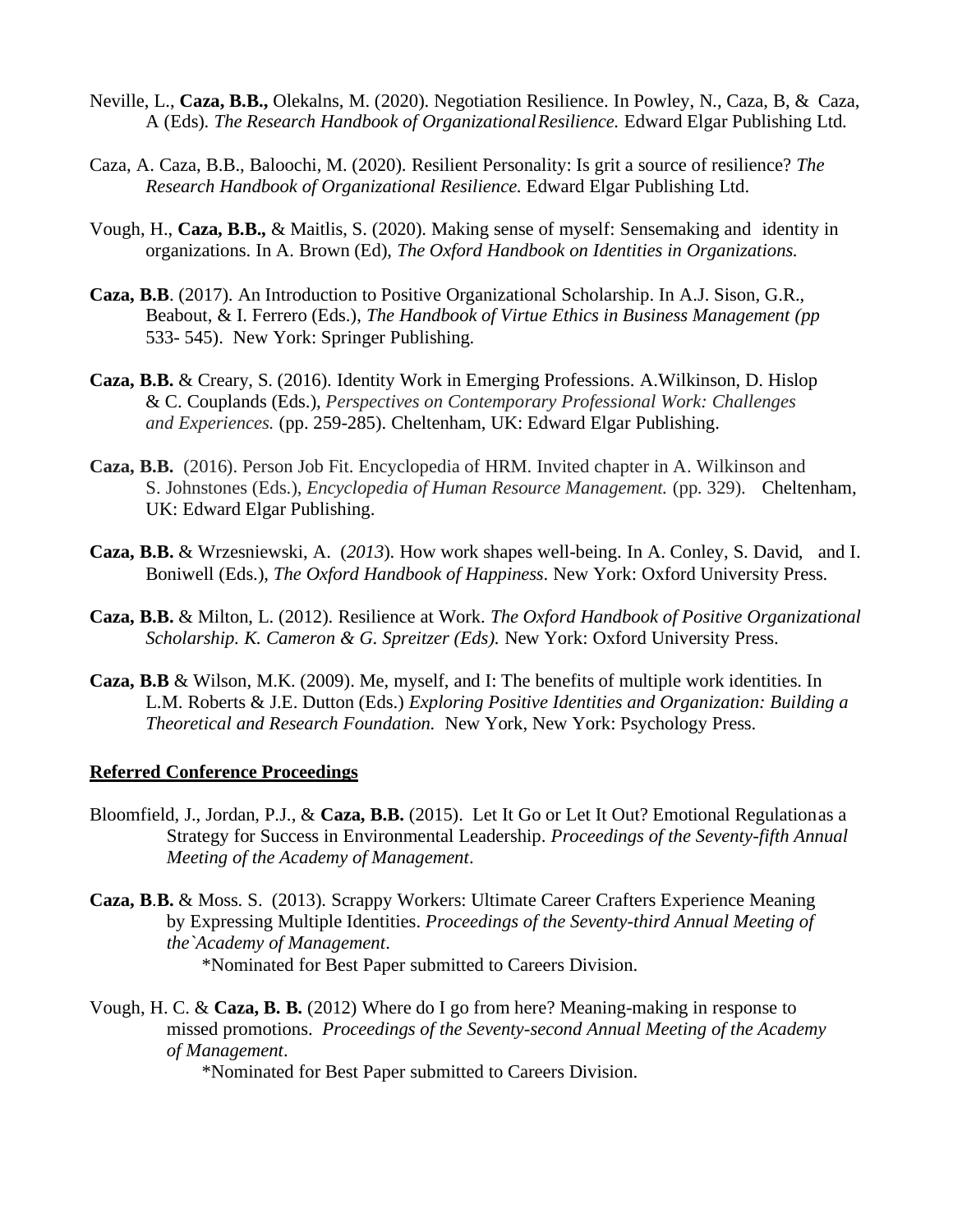- **Caza, B.B**., Lee, F., & Tiedens, L. (2007). The effect of power on the self. *Proceedings of the Sixty seventh Annual Meeting of the Academy of Management*.
- **Caza, B.B**. (as Barker, B.A). & Harvey, M. (2002). Biophilia: The development of a scale. *Proceedings of the National Council on Undergraduate Research.* \*Later published in *The University of North Carolina at Asheville Undergraduate Research Journal.*

#### **Manuscripts under revision and review:**

- **Caza, B.B.,** Reid, E.M., Ashford, S., Granger, S. [Measuring Gig Economy Challenges]. Revise & Resubmit.
- **Caza, B.B.,** Bagozzi, R, Vogus, T. [Resilience in healthcare professionals]. Revise & Resubmit.

**Caza, B.B.,** Main, K., Stuart-Edwards, K. [Social perceptions of Multiple Jobholders]. Revise & Resubmit.

Ashforth, B. **Caza, B.B.,** Meister, A. [Place identity]. Revise & Resubmit.

Creary, S., **Caza, B.B**., Caza, A., Gibson, H., Roberts, L.M. [Helping orientations in elite jobs]. *Under Review.*

#### **SELECTED WORK IN PROGRESS**

*Manuscripts in Preparation*

- **Caza, B.B.,** Caza, A., Granger, S. [An experience sampling examination of the role of identity as a buffer from daily stressors in entrepreneurs]. Manuscript being finalized for submission.
- Moss, S. & **Caza, B.B**. Variance in multiple jobholding. Manuscript being finalized for submission.
- **Caza, B.B.,** Caza A.J., & Lind, E.A. [Spillover Effects of Previous Leader Mistreatment]. Manuscript being finalized for submission.
- **Caza, B.B**., Heaphy, E., Roberts, L.M., Dutton, J.E., & Spreitzer, G. Envisioning capacity: A broaden and build model of virtuous self-construal. Manuscript being finalized for submission.
- **Caza, B**., Vogus, T., & Avgar, A. Responding to everyday moral disruptions in healthcare and the development of a moral professional identity. Manuscript being prepared for submission.
- **Caza, B.B**. Being and doing: Two virtuous frames for cultivating narrative resilience. Manuscript being finalized for submission.

#### *Select Projects in Progress*

**Caza, B.B.**, Ashford, S., Reid, EM, Granger, S**.** An examination of interventions in professional gig workers. (analysis of data and manuscript development underway)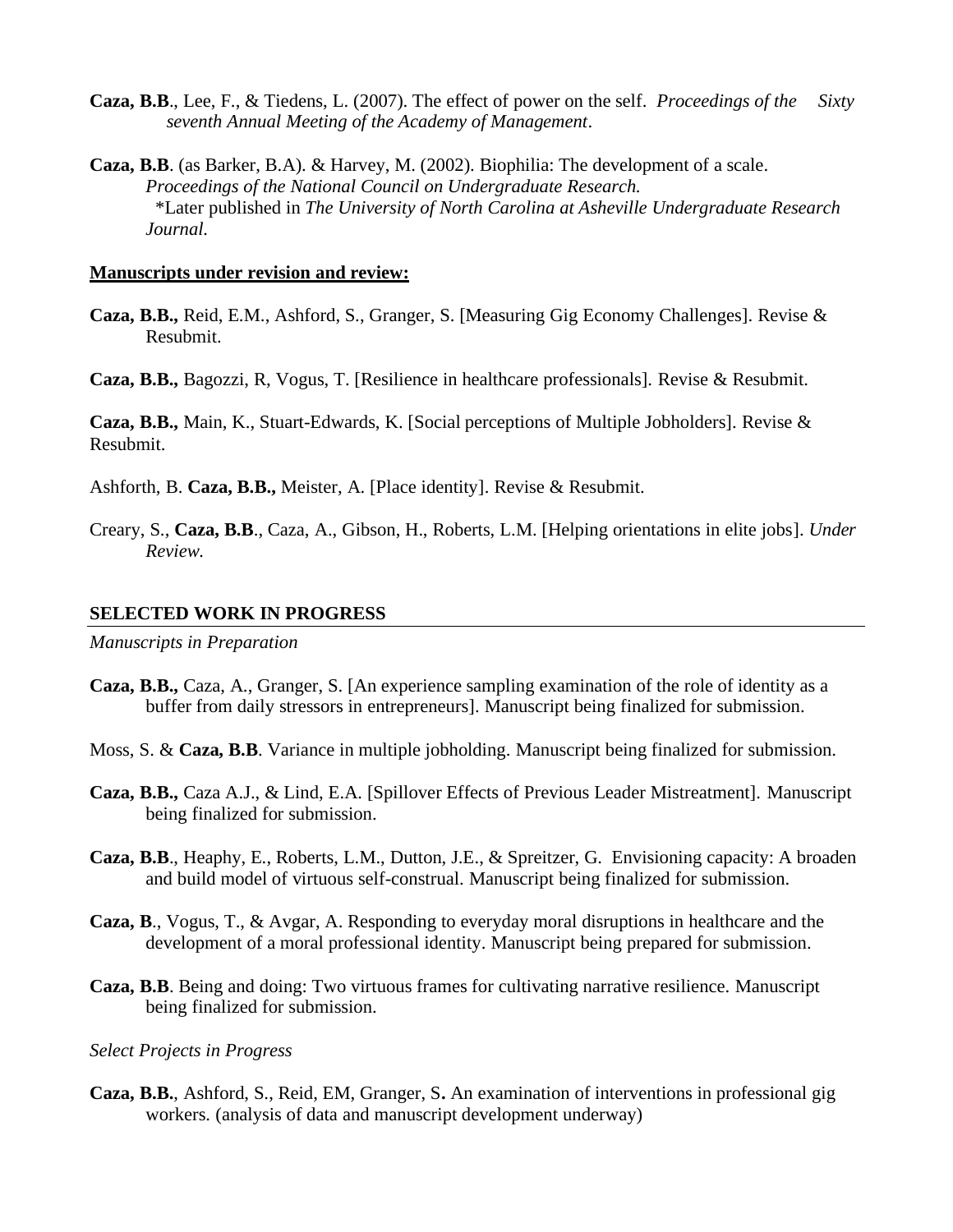- Hewlin, P., **Caza, B.B.** Cross cultural narratives of work resilience and authenticity. (data gathering stage)
- Cardador, T. & **Caza, B.B.** Job demands and personal resources in daily stress in STEM (data gathering stage).

# **GRANTS AND EXTERNAL FUNDING**

| 2020-2021 | Society for Industrial and Organizational Psychology Visionary Grant (\$97,953)<br>Co-PI: Ashford & Caza, Co-investigator: Lambert.                                       |
|-----------|---------------------------------------------------------------------------------------------------------------------------------------------------------------------------|
| 2018-2021 | Social Science and Humanities Council Insight Grant (\$93,223)<br>PI: Caza., Co-Investigator: Reid, Collaborator: Ashford.                                                |
| 2018      | <b>Richard &amp; Sheree Moranz Professorship (\$50,000)</b>                                                                                                               |
| 2018      | <b>UM/SSHRC Explore Grant (\$6825)</b>                                                                                                                                    |
| 2017-2019 | Wharton Center for Leadership and Change Management (\$10,000).<br>PI: Creary; Co-investigators: Caza, B.B., Gibson, H.O., Roberts, L.M. & Caza, A.                       |
| 2015      | <b>University of Manitoba URGP Grant.</b> (\$5300)                                                                                                                        |
| 2013      | Centre for Work, Organisation and Well-being Research Grant (\$4000)                                                                                                      |
| 2010      | <b>Center for Creative Leadership (\$39,000)</b><br>Research Fellowship to study Health Care and Leadership in NHS                                                        |
| 2008      | Illinois Center for Human Resource Management (\$9600)<br>PI, Caza, B.B. & Avgar, A.                                                                                      |
| 2007      | University of Auckland Business School, Department of Management and<br><b>Employee Relations.</b> (\$15,000)<br>Post-doctoral Fellowship                                 |
| 2006      | University of Michigan Rackham Research Grant (\$2500)                                                                                                                    |
| 2005      | University of Michigan Psychology Dissertation Thesis Grant (\$1000)                                                                                                      |
| 2005      | <b>Clyde Hamilton Coombs Scholarship (\$2000)</b><br>Competitive University of Michigan fellowship award for student work pertaining to<br><b>Mathematical Psychology</b> |
| 2005      | Blue Cross Blue Shield of Michigan Foundation Student Research Grant (\$3000)                                                                                             |

*One of 20 state-wide grants awarded to support outstanding student research aligned with the BCBS mission*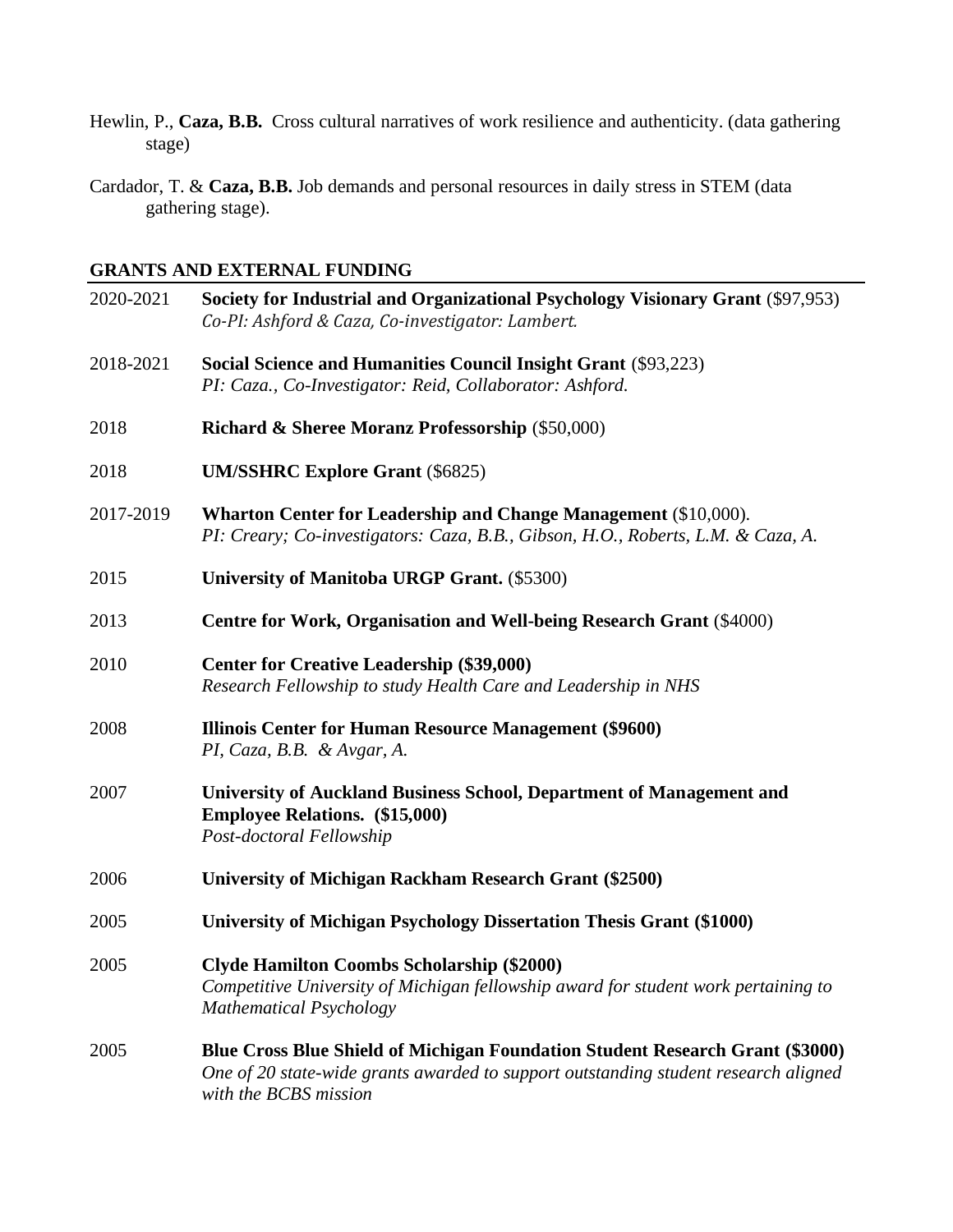2003 **Dave Carte Scholarship (\$500)** *Scholarship sponsored by M-TAC to support outstanding students from North Carolina who attend the University of Michigan.*

1999 **State Merit Scholarship (\$2000)** Merit Scholarship sponsored by the *North Carolina State Employees Association for outstanding achievement in Undergraduate Studies*

## **ACADEMIC AWARDS**

| 2021   | <b>Thinkers50 Leadership Award Shortlist</b> (with Meister & Zheng)                                                    |
|--------|------------------------------------------------------------------------------------------------------------------------|
| 2020   | <b>Academy of Management Journal Outstanding Reviewer Award</b>                                                        |
| 2019   | Thinkers50, Radar Thinker                                                                                              |
| 2018   | <b>Associates' Achievement Award for Research</b>                                                                      |
| 2016   | <b>Associates' Achievement Award for Research</b>                                                                      |
| 2015   | Academy of Management Careers Division Best Symposium Finalist (with<br>Tosti-Kharas)                                  |
| 2013   | <b>Academy of Management Careers Division Best Paper Finalist (with Moss)</b>                                          |
| 2013   | Academy of Management Best Student Paper Award- GDO Division (with Creary,<br>Roberts)                                 |
| 2012   | <b>Academy of Management Careers Division Best Paper Finalist (with Vough)</b>                                         |
| 2011   | Diamond in the Rough award for best faculty proposal to Cognition in the Rough<br>workshop (with Caza $& Lind, 2011$ ) |
| 2011   | <b>Emerald Literati Network "Highly Commended Award" winner (with Caza,</b><br>Bagozzi, Levy, Woolley)                 |
| 2008-9 | <b>UIUC List of Teachers Ranked Excellent by their Students</b>                                                        |

#### **COURSES TAUGHT**

Undergraduate Diversity & Inclusion in Organizations Human Resources Management Individual Behavior in Organizations Organizational Dynamics Individuals in Organizations Introduction to Organizational Psychology Research Methods Business Communications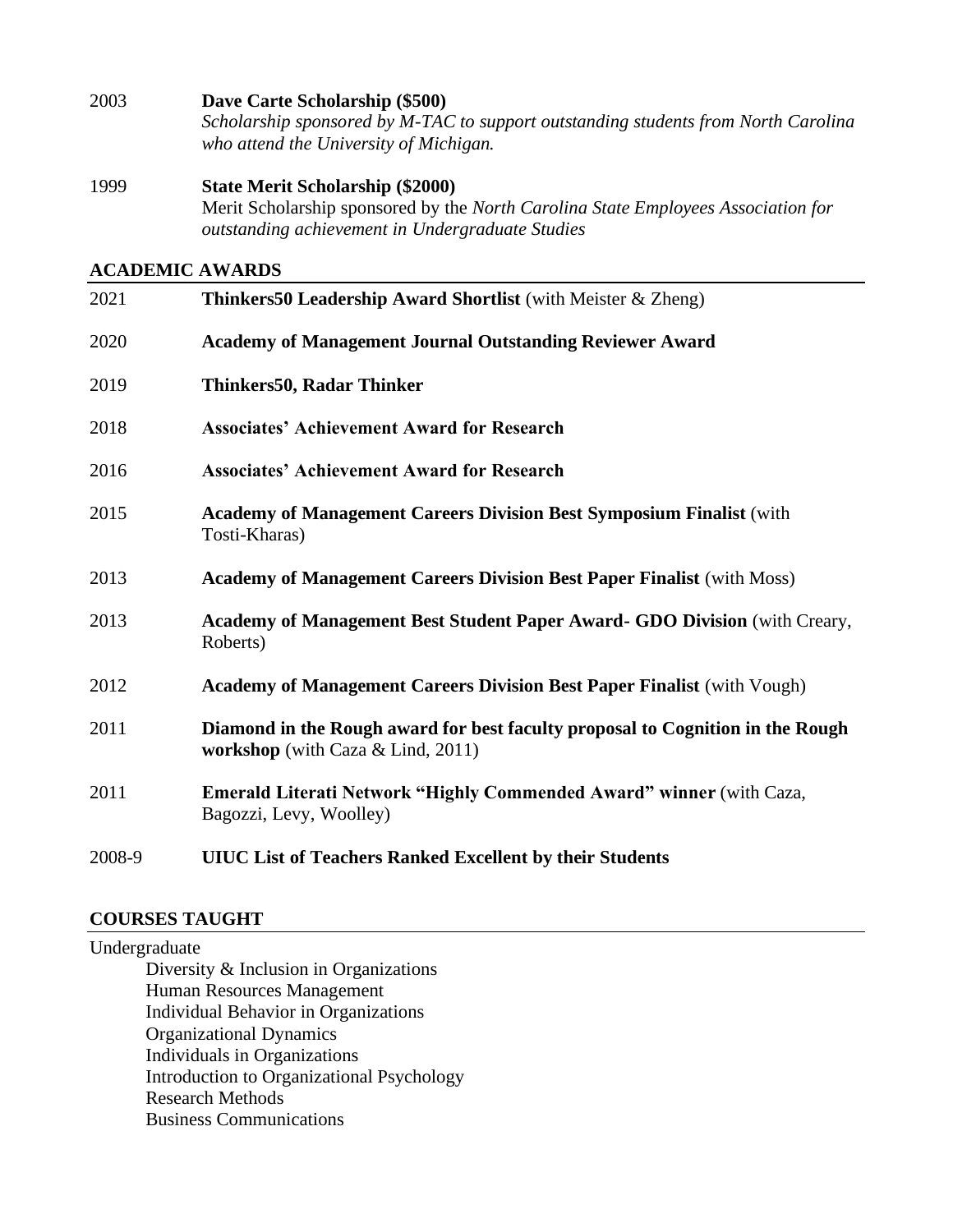**Negotiations** Strategic Leadership and Managing Change

# PhD

Foundations of Micro Organizational Behavior Advanced Organizational Behavior Research Design Qualitative Research Academic Writing and Publishing

Executive, Professional, and Guest Lectures Power and Politics in Organizations Qualitative methods Survey design and analysis Leadership Career Self-design: Job Crafting Primer in Organizational Psychology Resilience at work Strategies for Women in Science and Medicine Negotiations Dealing with Moral Stress at Work Thriving in the Gig Economy

### Doctoral Dissertation Chair and Committee Memberships

| University of North Carolina at Greensboro (Committee, current) |
|-----------------------------------------------------------------|
| University of North Carolina at Greensboro (Committee, current) |
| University of Alberta (Co-Chair, current)                       |
| University of Manitoba (Committee, current)                     |
| University of Manitoba (Committee, current)                     |
| University of Manitoba (Committee, current)                     |
| Griffith University (Committee, current)                        |
| University of Manitoba (Committee, 2018)                        |
| University of Illinois at Urbana-Champaign (Committee, 2009)    |
|                                                                 |

### Masters and Undergraduates Honors Thesis Supervision

| Ruan Yuan     | University of Manitoba (Co-advisor, MSc Management, current)       |
|---------------|--------------------------------------------------------------------|
| Corey Petsnik | University of Manitoba, MA Psychology (Committee member, completed |
|               | 2018)                                                              |
| Tin Chung Yan | University of Manitoba (Advisor, Psychology, completed 2017)       |
| Wang Yonong   | Griffith University (Advisor, Masters of HRM, completed 2015)      |

### Other teaching activities:

External assessor of Masters of Commerce and Masters of Management Theses for the Department of Management & International Business, University of Auckland Business School (2009, 2010, 2011)

Methodological adviser for postgraduate students in the Department of Management and International Business of the University of Auckland Business School (2008-2011)

#### MBA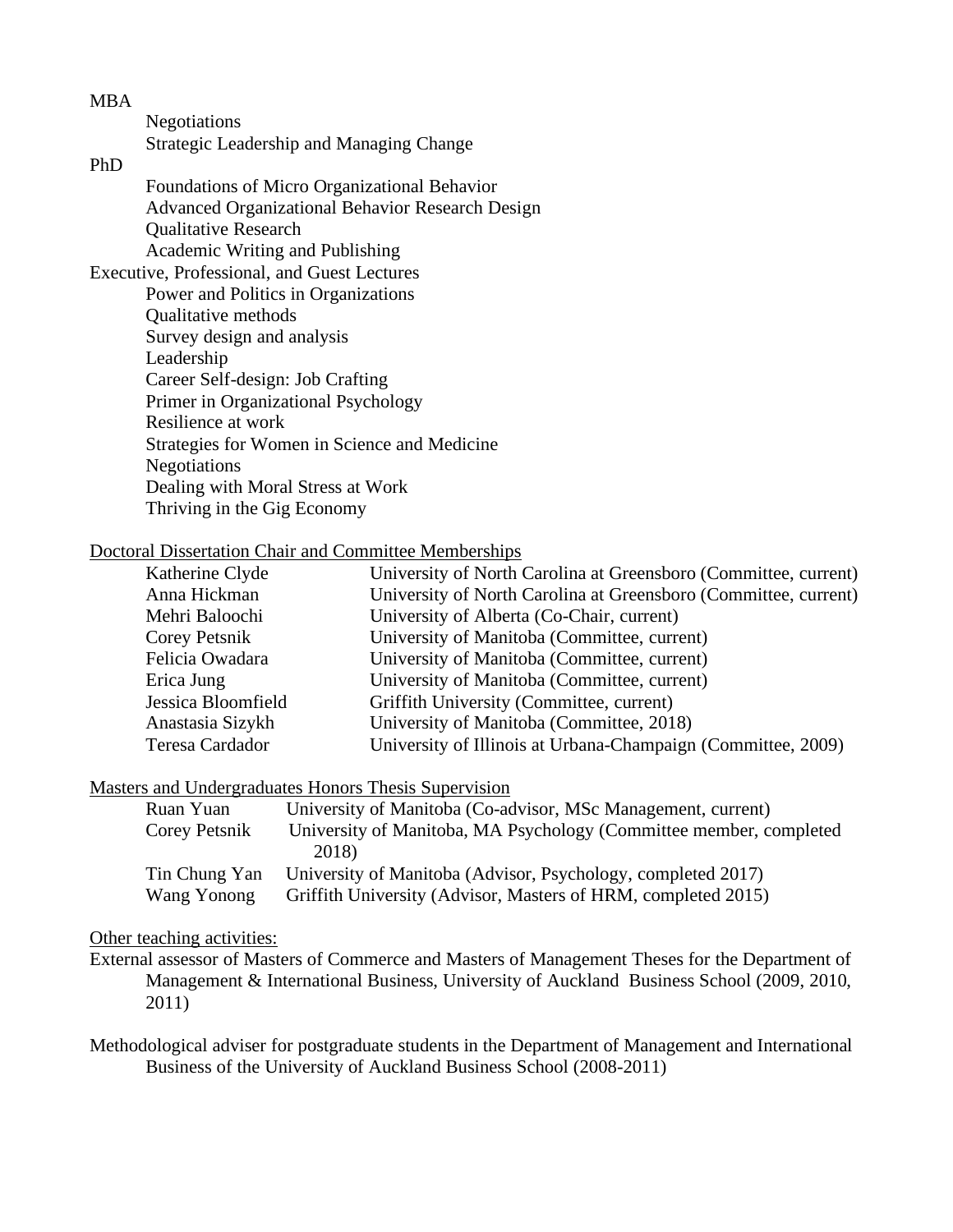## **REFERRED CONFERENCE ACTIVITIES**

#### Professional Development Workshop

- "Presenting in the Rough" Co-organized with Andrew Carton. 2018 Annual Meeting of the Academy of Management, Chicago, Il.
- "Presenting in the Rough" Co-organized with Andrew Carton. 2017 Annual Meeting of the Academy of Management, Atlanta, GA.
- "Crafting Positive Identities" Co-organized with Laura Morgan Roberts and Courtney McCluney. 2016 Annual Meeting of the Academy of Management, Anaheim, CA\*

#### Symposia Organized

"Cross-level resources for resilience." Co-organized with Mara Olekahns. 2014 Annual Meeting of the Academy of Management, Philadelphia, PA.\*

- **\*** Selected as a Showcase Symposium
- "Distinguishing power and status." Co-organized with Naomi Rothman. 2010 Annual Meeting of the Academy of Management, Montreal, QC.
- "The quest to resilience: Examining the role of emotions and relationships." Co-organized with Lu Wang. 2008 Annual Meeting of the Academy of Management, Anaheim, CA.\*

\*Selected as a Showcase Symposium

- "Connecting who we are with what we do: The enabling functions of professional identity." Co organized with Laura Morgan Roberts. 2006 Annual Meeting of the Academy of Management, Atlanta, GA.\*
	- **\*** Selected as a Showcase Symposium

#### Referred Conference Presentations

- Granger, S., Caza, B.B., Reid, E., & Ashford, S.J. (2021). The impact of COVID-19 on professional gig workers: Identifying challenges and psychosocial resources for resilience. 2021 Annual Meeting of the Academy of Management, Virtual delivery.
- Olekalns, M. & Caza, B.B. (2021). Stronger than me: Recrafting relationship narratives after relational turbulence. 2021 Annual Meeting of the Academy of Management, Virtual delivery.
- Trinh, E., Lambert, B., Caza, B.B., & Ashford, S.J. (2021). Interventions in Organizations. 2021 Annual Meeting of the Academy of Management, Virtual delivery.
- Caza, B.B., Reid, E., Ashford, S.J. & Granger, S. (2021). More alike than different: Examining variance in the experience of Gig work challenges. 2021 Society of Industrial and Organizational Psychology, Virtual delivery.
- Creary, S. Caza, B.B., Gibson, H., Roberts, L., Caza, A. (2020). Culturally and emotionally contingent help in Elite units with low social diversity in leadership. 2020 Annual Meeting of the Academy of Management, Virtual delivery. \**Showcase Symposium*
- Campion, E. & Caza, B.B. (2020). A typology of boundary management tactics of multiple jobholders. 2020 Annual Meeting of the Academy of Management, Virtual delivery.
- Caza, B.B., Ashford, S., Reid, E. (2019). No Boss, No company, No matter. 2019 Annual Meeting of the Academy of Management, Boston, MA
- McCluney, C., Caza, B.B., Bednar, J., Dutton, J., & Roberts, L. What is more to G.IV.E? 2019 Annual Meeting of the Academy of Management, Boston, MA
- Caza, B.B. & Caza, A. (2018). Teaching students to thrive in the gig economy. 2018 MOBTS Conference. Maynooth UK.
- Caza, B.B., Caza, A. & Lind, E.A. (2018). Breaking the Cycle. Examining the spillover effect of abusive supervision. 2018 DLCC. Bristol, UK.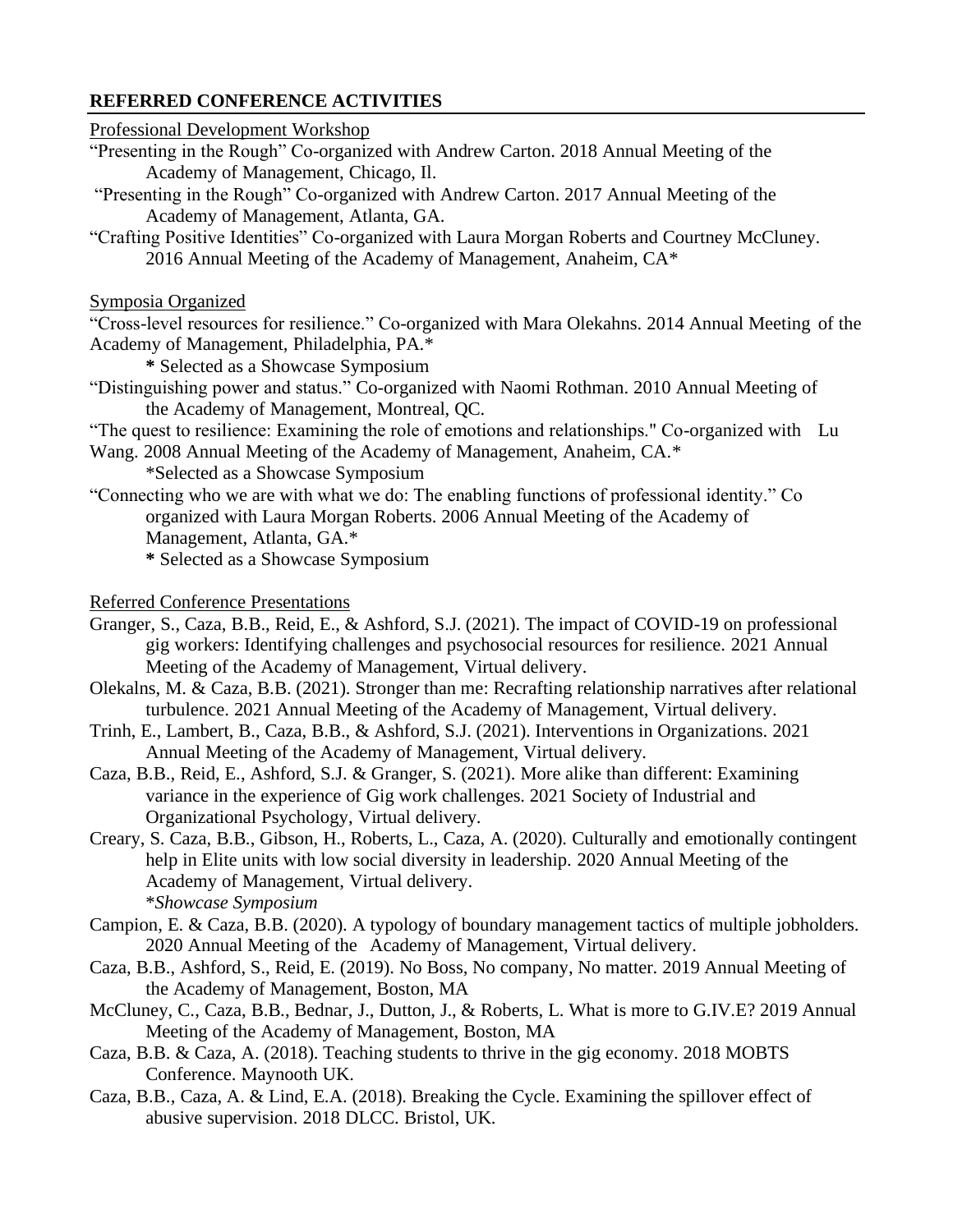- Caza, B.B., Caza, A. & Lind, E.A. (2017). Breaking the Cycle. Examining the spillover effect of abusive supervision. 2017 International Congress of Positive Psychology. Montreal, Canada.
- Neville, L. & Caza, B.B. (2017). Negotiation Resilience. 2017 International Congress of Positive Psychology. Montreal, Canada.
- Caza. B.B., Vogus, T., Avgar, A., & Stansbury, J. (2015). Ethical dilemmas and identity work in the hospital. 2015 Annual Meeting of the Academy of Management, Vancouver, Canada. August 7-11, 2015.
- Bloomfield, J., Jordan, P., & Caza, B.B. (2015). Let It Go or Let It Out? Emotional Regulation as a Strategy for Success in Environmental Leadership. 2015 Annual Meeting of the Academy of Management, Vancouver, Canada. August 7-11, 2015.
- Tosti-Kharas, J. & Caza, B. B. (2014) "Employee career resilience during the financial crisis." Paper presented in symposium, "Understanding Antecedents, Processes, and Cultural Forces that Shape Career Success," organized by Klinger, R. L. and Mallon, M. *\*Best Symposium Nomination, Careers Division*
- Caza, B.B. & Olekalns, M. (2014). Not so smooth: Understanding negotiation resilience. 2014 Annual Meeting of the Academy of Management, Philadelphia, PA. August 9-13, 2014.
- Creary, S.J., Caza, B.B & Roberts, L.M. (2013). Out of the box: Identity expansion and the building of positive manager-subordinate relationships. 2013 Annual Meeting of the Academy of Management, Orlando, FL.

*\*Awarded Best Student paper in GDO division*

- Caza, B.B & Moss, S. (2013). Scrappy workers: Pursuing meaning through multiple identities. 2013 Annual Meeting of the Academy of Management, Orlando, FL. *\*Selected as Best Paper Finalist in Careers Division*
- Vough, H. & Caza, B.B (2012). Where do I go from here? Meaning-making in the wake of missed promotions at work. *Western Academy of Management*, Kauai, HI, March 11-14, 2015.
- Vough, H. & Caza, B.B (2012). Where do I go from here? Meaning-making in the wake of missed promotions at work. 2012 Annual Meeting of the Academy of Management, Boston, MA.

*\*Selected for the Best Paper Proceedings*

- Caza, B.B & Bagozzi, R. (2011). Individual functioning in the face of Adversity at Work: Testing and Identity based model of work engagement and burnout. 2011 Annual Meeting of the Academy of Management, San Antonio, TX.
- Caza, B.B., Caza, A, & Moss, S. (2011). On the meaning of work. 2011 Annual Meeting of the Academy of Management, San Antonio, TX.
- Caza, B,B., Vogus, T., Avgar, A, & Grimes, M. (2010). Things are not always as they seem: Power and status in critical care departments. 2010 Annual Meeting of the Academy of Management, Montreal, QC.
- Caza, B.B., Tiedens, L. Lee, F. (2010). Power, relationships, and self-construal. 2010 Annual Meeting of the Academy of Management, Montreal, QC.
- Caza, B.B. & Cardador, T.\* (2009). Unhealthy callings: When meaningfulness can lead to destruction. 2009 Annual Meeting of the Academy of Management. Chicago, Illinois.
- Caza, B.B., Kim, S., Caza, A., Lind, A. (2009). Doing fairness: How feelings can get in the way. 2009 Annual Meeting of the Academy of Management. Chicago, Illinois.
- Slay, H. & Caza, B.B (2009). Professional identity: Exits and entrances. 2009 Annual Meeting of the Academy of Management. Chicago, Illinois.
- Caza, B.B. & Caza, A. (2008). Managing the conflict of multiple roles at work: Prioritizing, integrating and switching relational identities*.* 2008 Annual Meeting of the Academy of Management. Anaheim, California.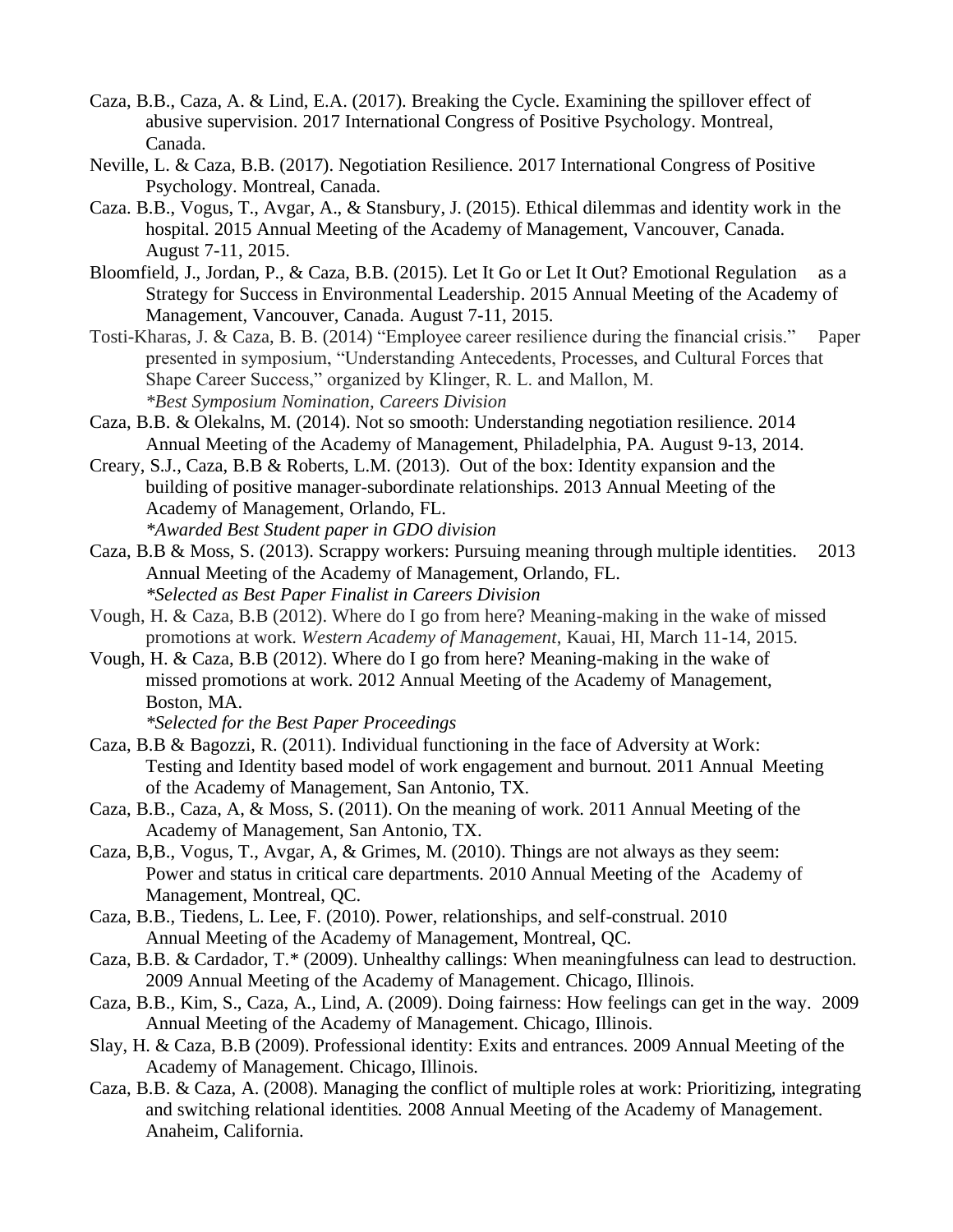- Wang, L. & Caza, B.B. (2008). Emotional dynamics of Resilience. 2008 Annual Meeting of the Academy of Management. Anaheim, California.
- Caza, A & Caza, B.B. (2008). Sources of Managerial Discretion*.* Administrative Sciences Association of Canada National Meeting. Halifax, Nova Scotia.
- Caza, B.B., Lee, F., Tiedens, L. (2007). Power and the Self. 2007 Annual Meeting of the Academy of Management. Atlanta, Georgia.

\*Selected for *Best Paper Proceedings*

- Caza, B.B. (2006). Professional identity: Cultivating resilience at work. 2006 Annual Meeting of the Academy of Management. Atlanta, Georgia.
- Roberts, L.M., Caza, B.B., Dutton, J.E., Heaphy, E., Spreitzer, G. (2006). Envisioning Capacity: How professional identity shapes positive self-construal. 2006 Annual Meeting of the Academy of Management. Atlanta, Georgia.
- Heaphy, E., Roberts, L.M., Dutton, J., Spreitzer, G., Caza, B.B., & Quinn, R. (2004). Enacting the Reflected Best Self: How jolts and socially-embedded resources enable action in and beyond organizations. 2004 Annual Meeting of the Academy of Management. New Orleans, Louisiana.
- Caza, B.B (as Barker, B.A.). & Lee, F. (2004). Experiencing power: The personal impact of power. 2004 American Psychological Association Convention. Honolulu, HI.
- Caza, B.B (as Barker, B.A.). (2003). Examining the impact of power on self-construal. 2003 Self, Cognition and Emotion Conference. Ann Arbor, MI.
- Caza, B.B (as Barker, B.A.), Lim, S, & Cortina, L. (2003). The effects of incivility in a University setting. 2003 American Psychological Association Convention. Toronto, Canada.
- Lim, S. & Caza, B.B (as Barker, B.A.). (2003). Incivility and Injustice. 2003 National Academy of Management annual meeting. Seattle, WA.
- Caza, B.B (as Barker, B.A.) (2002). The development of a scale to measure need for nature. 2002 National Conference for Undergraduate Research. Whitewater, WI.

## **INVITED PRESENTATIONS:**

- Caza, B.B. (2018). From Synchronizing to Harmonizing: Authenticating Multiple Identities of Multiple Jobholders. University of Oxford.
- Caza, B.B. (2018). Leadership in Medicine. 2018 American Society of Anesthesiologists Practice Management Conference.
- Caza, B.B**.** (2018) "Resilience at work. Practice Management Conference." 2018 American Society of Anesthesiologists Practice Management Conference.
- Caza, B.B. (2018). "Organizational Psychology for Anesthesiologists." 2018 American Society of Anesthesiologists Practice Management Conference
- Caza, B.B. (2018). Invited Speaker on a Harvard Business Review Panel on Side Gigs. 2018 *SXSW Conference.* Austin, Tx.
- Caza, B.B. (2017). Authenticity at Work. University of Michigan.
- Caza, B.B**.** (2017) "Resilience at work. Practice Management Conference." 2017 American Society of Anesthesiologists Practice Management Conference.
- Caza, B.B. (2017). A Primer on Organizational Psychology" 2017 American Society of Anesthesiologists Practice Management Conference
- Caza, B.B. & Moss. S. (2017). Differentiating between different types of multiple jobholders. Presented at the Annual May Meaning Meeting. Boston, MA.
- Caza, B.B. & Cardador, T**.** (2017) " Staying in, Moving up, and Feeling Fulfilled: Resilience Strategies for Women in Science and Engineering" Presentation for MCWESTT, June 2017
- Caza, B.B. & Moss, S. (2013) "Scrappy Workers: Ultimate Career Crafters Experience Meaning by Expressing Multiple Identities" Presented at the Annual May Meaning Meeting. Ann Arbor, MI. June 11-13.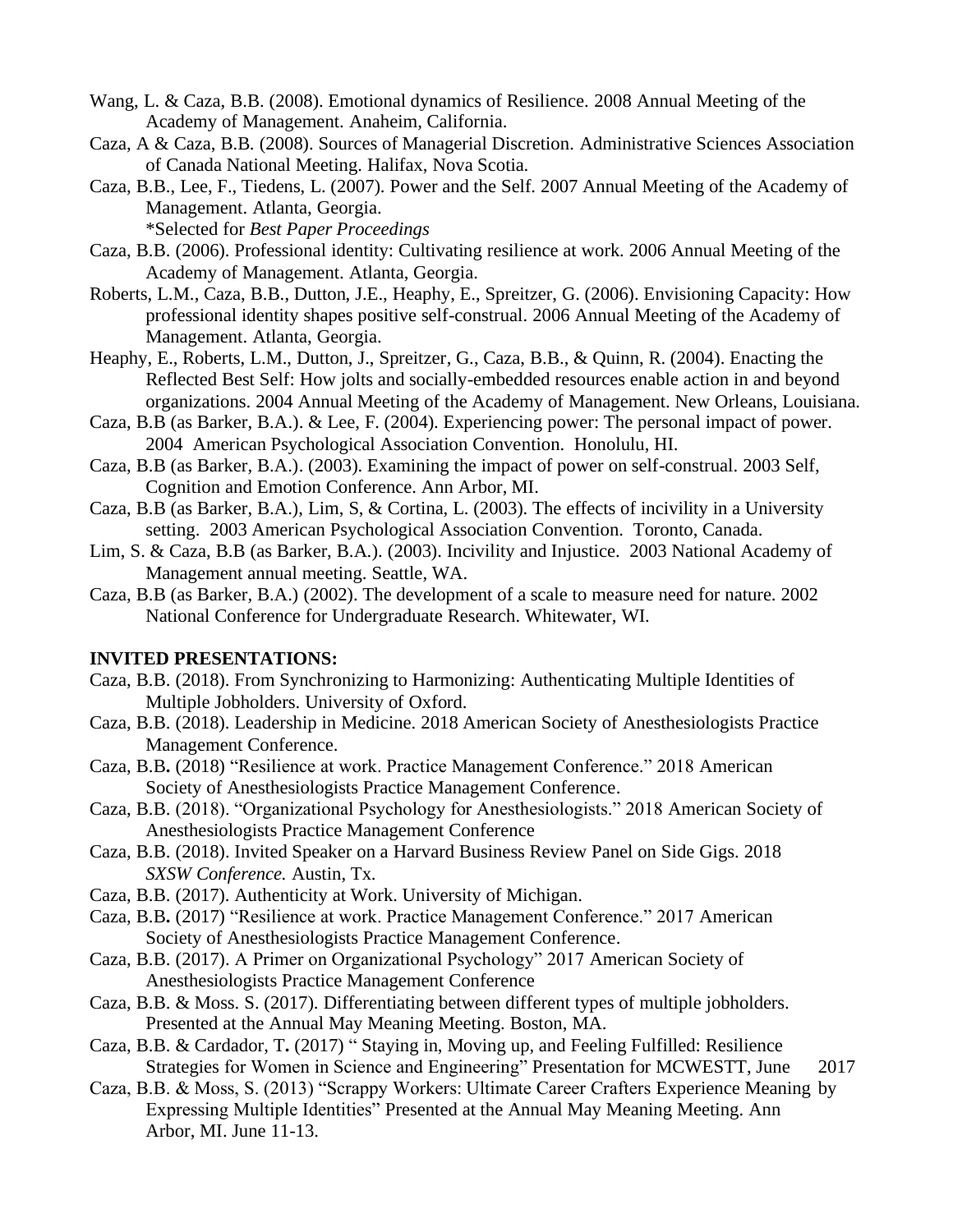- Caza, B.B, 2012 Where Do I Go From Here? Meaning-Making in Response to Missed Promotions. Presented at the Annual May Meaning Meeting. Falls Village, CT. May 1719.
- Caza, B.B. & Moss, S.M. (2011) Sources of Meaning at Work. Presented at the Annual May Meaning Meeting, Sundance, Utah. May 18-21.
- Caza, B.B. (2011). Resilience and Burnout in Hospitals. Presented at the Wake Forest Baptist Medical Center.
- Caza, B.B. (2010). Telling tales of adversity: A narrative study of identity-based response to adversity at work. (2010). Presented at the Annual May Meaning Meeting. May 13-15.Caza,
- B.B. (2008). [Exploring the Connection Between Work Orientation and Resilience.](http://conf.som.yale.edu/maymeaningmeeting/MMMCaza2.ppt) Presented at the Annual May Meaning Meeting, Austin, TX. May 15-17.
- Caza, B.B. (2007). Making Meaning of Who You Are: Responding to Adversity at Work. Presented at the Annual May Meaning Meeting, Yale University, New Haven, CT. March 29-31.

# **PROFESSIONAL SERVICE**

## External Service Roles

Positive Organizational Scholarship Research Conference Organizer 2020-2022 DIGR Committee Member, Academy of Management 2019-present Past Division Chair, MOC Division, Academy of Management 2019-present Positive Organizational Scholarship Research Advisory Board member 2019-present *Journal of Service Management* Expert Research Panel in Health Services 2019-present Division Chair, MOC Division, Academy of Management 2018-2019 Program Chair, MOC Division, Academy of Management 2017-2018 PDW Chair, MOC Division, Academy of Management 2016-2017

Editorial Board Member

*Administrative Science Quarterly Academy of Management Journal Human Relations Journal of Vocational Behavior*

Peer Reviewer

*Academy of Management Review Academy of Management Annual Meeting (MOC, OB, and CAR* Divisions) *Applied Psychology: An International Review Business Ethics Quarterly Journal of Applied Psychology Journal of Applied Social Psychology Journal of Business Ethics Journal of Hospitality Management Journal of Organizational Behavior Journal of Occupational Health Psychology Journal of Positive Psychology Journal of World Business Organizational Behavior and Human Decision Processes Organizational Psychology Review Organization Science Organizational Studies*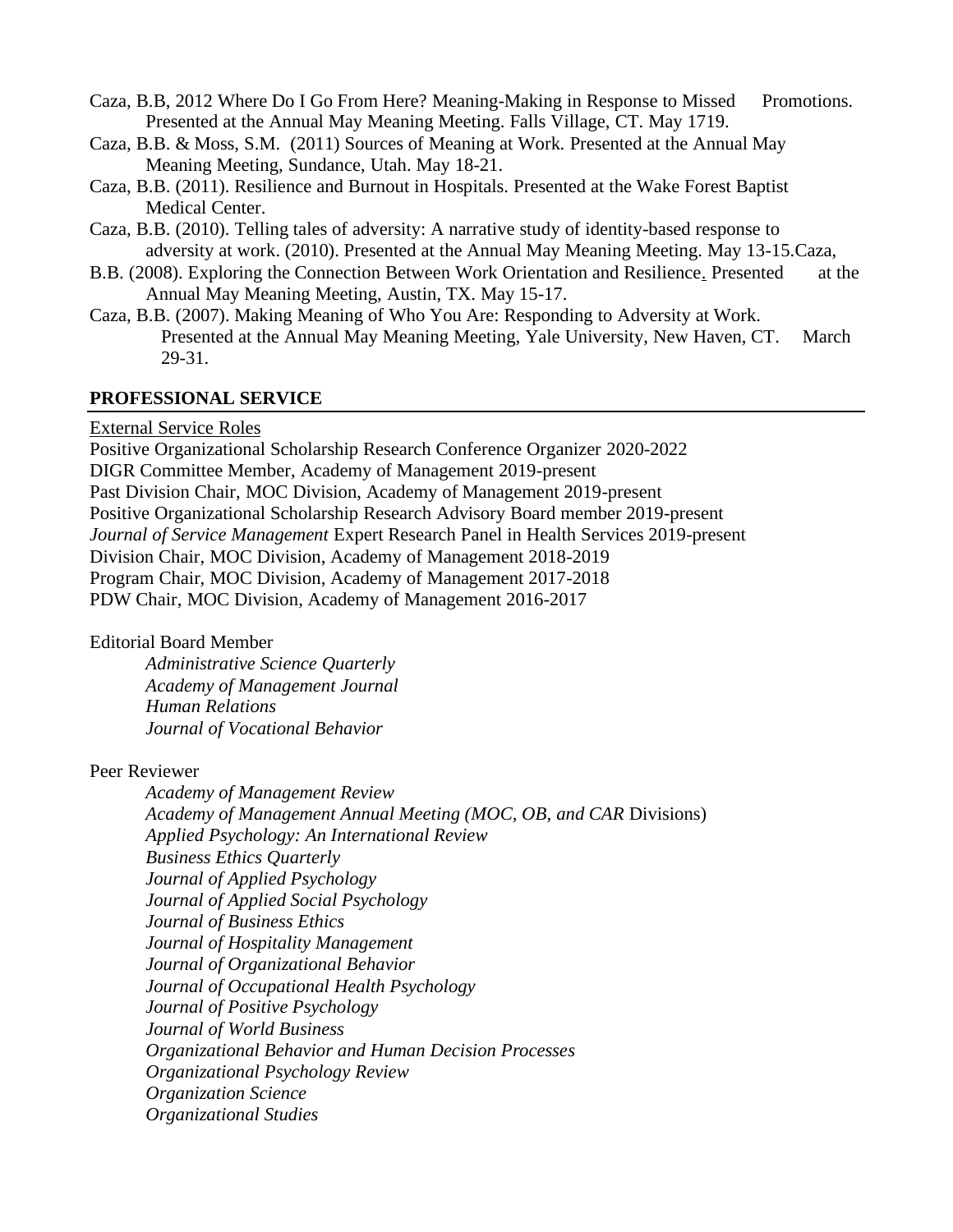Informs Competition Dissertation Proposal Reviewer (2011) External Assessor of Business School Curriculum Program: University of Auckland (2010-2012)

Internal Service Roles Organizational Behavior Doctoral Comprehensive Exam Chair (2021), University of North Carolina at Greensboro UNCG Diversity and Inclusion Committee (Current), University of North Carolina at Greensboro

Bryan School Promotion and Tenure Committee (Current), University of North Carolina at Greensboro Morehead Scholarship Interview Committee (Current), University of North Carolina at Greensboro Rhodes Scholarship Advisory Committee. 2018-2020. University of Manitoba Asper Associates School Relation Committee 2018-2020. University of Manitoba

Asper Promotion and Tenure Committee, 2018-2019. University of Manitoba

Asper Promotion and Tenure Committee, 2017-2018. University of Manitoba

Asper New Faculty Orientation Co-organizer, 2017. University of Manitoba

HRM Selection and Recruitment Committee, 2016-2017 University of Manitoba

INTB Selection and Recruitment Committee 2016-2017 University of Manitoba

ENTR Selection and Recruitment Committee, 2015-2016, University of Manitoba

Healthcare Ethics Case Study Program Advisor, 2011-2012. Wake Forest University

Psi Chi Faculty Academic Advisor, 2003-2004. University of Michigan

# **CONSULTANCY**

[Haworth,](http://www.haworth.com/) Inc., Holland, MI, USA: Organizational Culture Consultant to the Ideation Group (4/2006 – 9/2006)

National Health Service, South Central, Leeds, UK: Leadership and Training Consultant (1/2010 – 6/2011)

Queensland Alliance for Mental Health, Brisbane, QLD, AUS: Qualitative Consultant and Analysis (1- 2013-4/2013)

# **SELECTED PRESS COVERAGE**

*SHRM* coverage of multiple jobholding [https://www.shrm.org/ResourcesAndTools/hr-topics/talent-acquisition/Pages/Pandemic-Provides-](https://www.shrm.org/ResourcesAndTools/hr-topics/talent-acquisition/Pages/Pandemic-Provides-Opportunity-Stretching-New-Careers.aspx)[Opportunity-Stretching-New-Careers.aspx](https://www.shrm.org/ResourcesAndTools/hr-topics/talent-acquisition/Pages/Pandemic-Provides-Opportunity-Stretching-New-Careers.aspx)

UNCG News Coverage on COVID and the gig economy: <https://news.uncg.edu/covid-19-gig-economy/>

*Harvard Business School Publishing* coverage of relational resilience work: <https://hbr.org/2020/03/what-your-coworkers-need-right-now-is-compassion>

*New York Post* coverage of work on ways to survive the pitfalls of the gig economy: <https://nypost.com/2018/04/08/avoiding-the-perils-and-pitfalls-of-the-gig-based-workplace/>